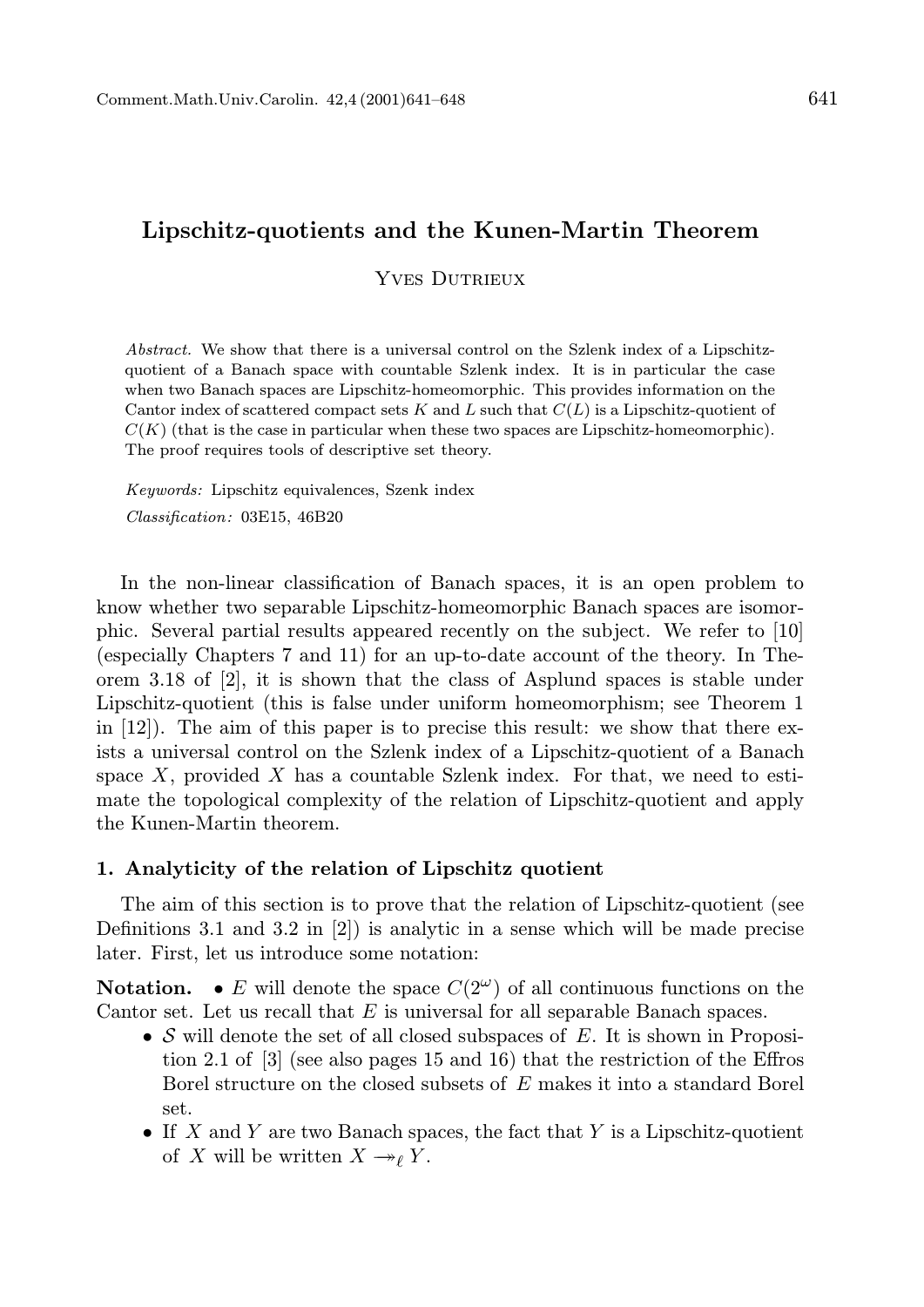When we say that the relation of Lipschitz-quotient is analytic, we mean that the set  $\{(X,Y)\in\mathcal{S}^2;\;X\rightarrow_{\ell} Y\}$  is analytic in the standard Borel structure of  $\mathcal S$ (see Definition 0.4, page 9 in [8]).

We will show the following crucial technical proposition:

**Proposition 1.**  $\rightarrow_{\ell}$  is analytic.

Let us introduce some more notation:

**Notation.** • The sequence of the vectors  $x_n$  will be denoted by **x**.

- When the sequence **x** is dense in X, we write  $X = \overline{\mathbf{x}}$ .
- x and y being two sequences of vectors, we will write  $x \rightarrow y$  y to mean that there exist two constants L and C in  $\omega$  such that

$$
\forall k, l \in \omega, \quad \|y_k - y_l\| \le L \|x_k - x_l\|
$$

and such that, for any  $n, p \in \omega$  and any  $r \in \mathbb{Q}_{+}^{*}$  such that  $||y_{p} - y_{n}|| \leq$  $r/C$ , there exists a convergent subsequence  $\mathbf{x}_{\varphi} = (x_{\varphi(m)})_{m \in \omega}$  verifying:

$$
\mathbf{x}_{\varphi} \in B_X(x_n, r)^{\omega} \quad \text{and} \quad \mathbf{y}_{\varphi} \to y_p.
$$

The link between  $\rightarrow_{\ell}$  for spaces and  $\rightarrow_{\ell}$  for sequences is given by the following lemma:

**Lemma 2.** Let X and Y be two separable Banach spaces. Then  $X \rightarrow \ell Y$  if and only if there exist two sequences **x** and **y** such that  $X = \overline{\mathbf{x}}, Y = \overline{\mathbf{y}}$  and  $\mathbf{x} \rightarrow_\ell \mathbf{y}$ .

PROOF: If there exists a L-Lipschitz and C-co-Lipschitz map f from X to Y then, taking any dense sequence  $x$  and defining  $y$  as the image of  $x$  by  $f$ , we clearly have

 $\forall k, l \in \omega, \quad ||y_k - y_l|| \leq L ||x_k - x_l||$ .

Moreover, let  $n, p \in \omega$  and  $r \in \mathbb{Q}_+^*$  be such that  $||y_p - y_n|| \leq r/C$ . Then,  $y_p \in f(B_X(x_n, r))$ . Since there is a preimage x of  $y_p$  in  $B_X(x_n, r)$ , there exists a subsequence  $\mathbf{x}_{\varphi}$  of  $\mathbf{x}$  in the open ball such that  $\mathbf{x}_{\varphi} \to x$ . Then  $\mathbf{y}_{\varphi} \to f(x) = y_p$ .

Conversely, let us suppose that  $X = \overline{\mathbf{x}}, Y = \overline{\mathbf{y}}$  and  $\mathbf{x} \rightarrow \ell \mathbf{y}$  with constants L and C. We can define  $f: X \to Y$  by  $f(x_n) = y_n$  for all  $n \in \omega$  and f is L-Lipschitz. Moreover f clearly satisfies:

(1) 
$$
\forall n, p \in \omega, \forall r \in \mathbb{Q}_+^*, ||y_p - y_n|| \leq \frac{r}{C}, \quad \exists x \in B_X(x_n, r), f(x) = y_p.
$$

Let us state and prove some facts: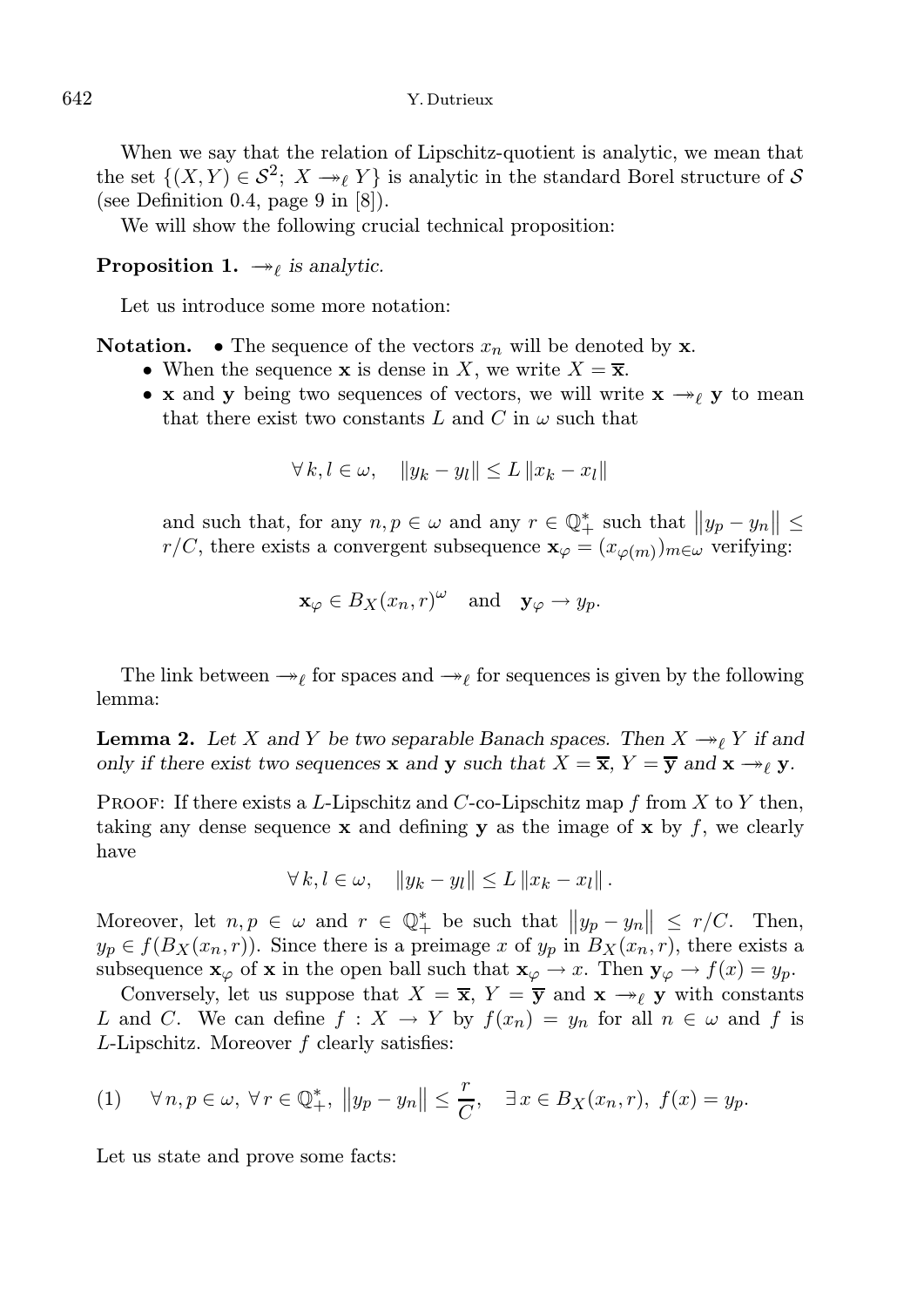**Fact 1.** For every  $x \in X$ ,  $p \in \omega$ ,  $r \in \mathbb{Q}_+^*$  and  $C' > C$  such that the inequality  $||y_p - f(x)|| \le r/C'$  holds, there exists  $z \in B_X(x, r)$  such that  $f(z) = y_p$ .

Let  $\mathbf{x}_{\varphi}$  be a subsequence of x converging to x and verifying, for all  $n \in \omega$ ,  $\left\|x - x_{\varphi(n)}\right\| \le k, k > 0$  being chosen such that  $Lk + r/C' \le r/C''$ , with  $C'' > C$ and  $C''/C \in \mathbb{Q}$ . Then we have  $||y_p - f(x_{\varphi(n)})|| \le r/C''$ . By (1), there exists  $z_n \in B_X(x_{\varphi(n)}, Cr/C'')$  such that  $f(z_n) = y_p$ . Since  $\mathbf{x}_{\varphi} \to x$ , for n large enough,  $z_n \in B(x,r)$ . Taking  $z = z_n$  for such an n gives the result.

Fact 2.  $f$  is surjective.

Let  $y \in Y$  and let  $\mathbf{y}_{\varphi}$  be a subsequence such that  $||y - y_{\varphi(n)}|| \leq 2^{-n-1}/C'$  $(C' > C)$ , for all  $n \in \omega$ . Applying Fact 1, one can define by induction a sequence **z** such that  $z_0 = x_{\varphi(0)}$ ,  $||z_{k+1} - z_k|| \leq 2^{-k}$  and  $f(z_k) = y_{\varphi(k)}$  for all  $k \in \omega$ . The limit z of **z** satisfies  $f(z) = y$ .

Fact 3. For every  $C' > C$ , f is  $C'$ -co-Lipschitz.

The proof is similar to the proof of Fact 2 and will be omitted.

Finally, f is a Lipschitz-quotient map from X to Y and  $X \to_{\ell} Y$ .

We now give a characterization of the condition  $\mathbf{x} \rightarrow e \mathbf{y}$  which is useful for our purpose. We denote by G the set of all infinite subsets of  $\omega$ . As a  $G_{\delta}$  set of a compact set, it is a Polish space. Let us also define

$$
\mathcal{G}=G^{\omega\times\omega\times\mathbb{Q}^*_+}.
$$

**Lemma 3.** Let x and y be two sequences of vectors. The condition  $x \rightarrow \ell y$  is equivalent to the existence of  $P \in \mathcal{G}$  such that the conjunction of the following two conditions holds:

1. There exists  $L \in \omega$  such that

$$
\forall k, l \in \omega, \quad \|y_k - y_l\| \le L \|x_k - x_l\|.
$$

This first condition will be denoted by  $L(\mathbf{x}, \mathbf{y})$ .

2. There exists  $C \in \omega$  that satisfies: for any  $n, p \in \omega$  and  $r \in \mathbb{Q}_+^*$  such that  $||y_p - y_n|| \le r/C$ , we have  $||x_m - x_n|| \le r$  for all  $m \in P_{n,p,r}$  and

$$
\forall q \in \omega, \ \exists Q \in 2^{<\omega}; \ \forall m', m \in P_{n,p,r} \setminus Q, \quad ||x_{m'} - x_m|| + ||y_m - y_p|| \le 1/q.
$$

This second condition will be denoted by  $C(\mathbf{x}, \mathbf{y}, P)$ .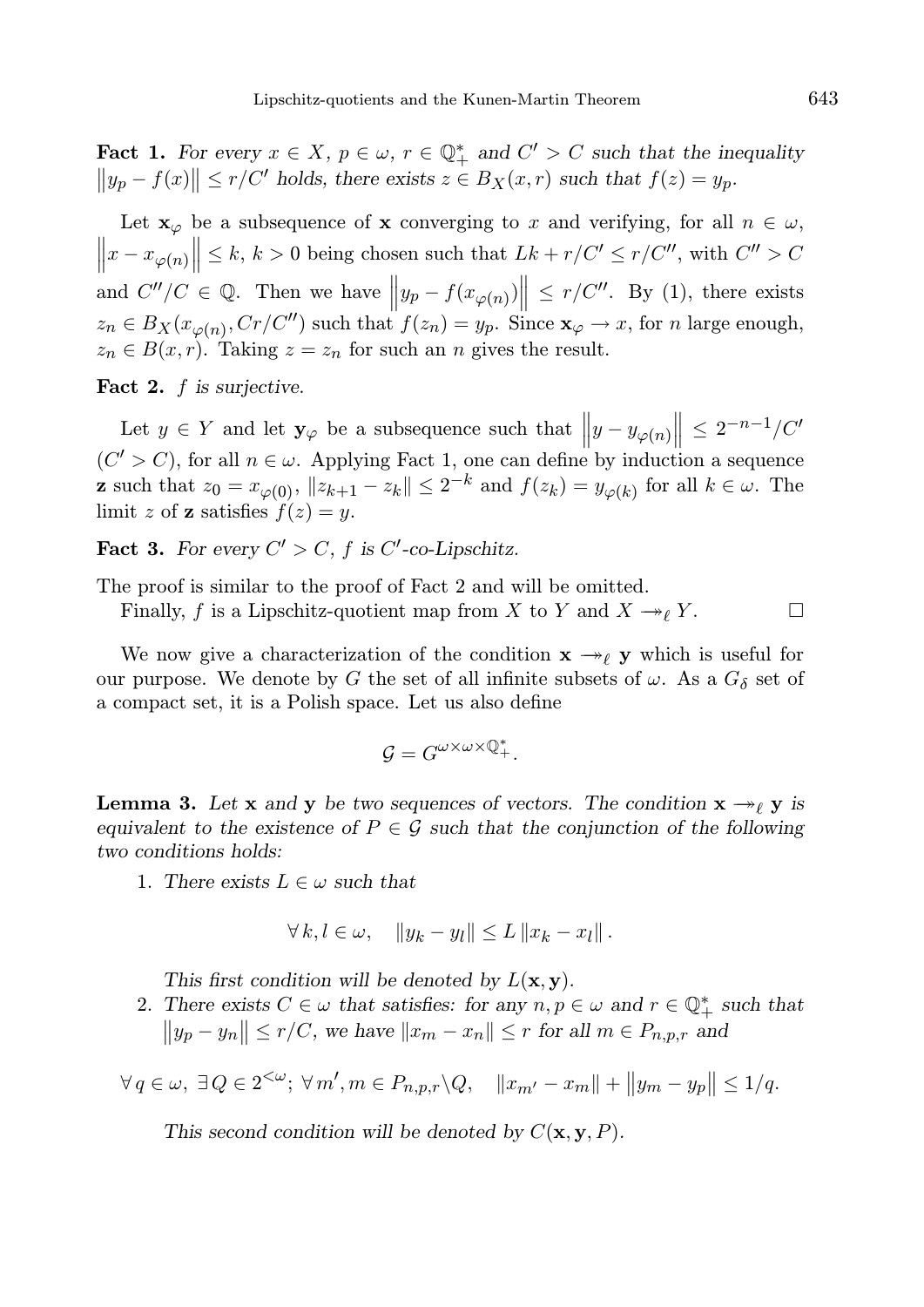PROOF: It is an easy reformulation of the condition  $\mathbf{x} \rightarrow e \mathbf{y}$ : for a given  $(n, p, r)$ ,  $P_{n,p,r}$  is the set  $\{\varphi(m);\;m\in\omega\}$  where  $\mathbf{x}_{\varphi}$  is the subsequence of the definition of  $x \rightarrow_{\ell} y$ .

**Lemma 4.** Let  $A$  be the set

$$
\left\{ (X,Y,\mathbf{x},\mathbf{y},P) \in \mathcal{S}^2 \times (E^\omega)^2 \times \mathcal{G}; \ X = \overline{\mathbf{x}}, \ Y = \overline{\mathbf{y}}, \ L(\mathbf{x},\mathbf{y}), \ C(\mathbf{x},\mathbf{y},P) \right\}.
$$

Then A is a Borel set.

PROOF: It is enough to see that the sets

$$
\mathcal{B} = \{ (X, \mathbf{x}) \in E \times E^{\omega}; \ X = \overline{\mathbf{x}} \}, \quad \mathcal{C} = \{ (\mathbf{x}, \mathbf{y}) \in (E^{\omega})^2; \ L(\mathbf{x}, \mathbf{y}) \}
$$
  
and 
$$
\mathcal{D} = \{ (\mathbf{x}, \mathbf{y}, P) \in (E^{\omega})^2 \times \mathcal{G}; \ C(\mathbf{x}, \mathbf{y}, P) \}
$$

are Borel sets.

It is easy to check that C is an  $F_{\sigma}$ .

Let us define  $\mathcal O$  a countable basis of the topology of  $E$ . Recall that the Effros Borel structure on the closed subsets of  $E$  is generated by the basis:

$$
\Big(\{F\subseteq E;\ O\cap F\neq\emptyset\}\Big)_{O\in\mathcal{O}}.
$$

 $X = \overline{\mathbf{x}}$  is equivalent to the two conditions:

(i)  $x_n \in O$  implies  $O \cap X \neq \emptyset$ , for all  $n \in \omega$  and all  $O \in \mathcal{O}$ .

(ii) For all  $O \in \mathcal{O}$ ,  $O \cap X \neq \emptyset$  implies that there exists  $n \in \omega$  such that  $x_n \in O$ .

Then, it is easy to see that  $\beta$  is a Borel set.

 $D$  is the union over C of the intersection over  $n, p, r$  of:

$$
\{\|y_n - y_p\| > r/C\} \cup \Big[\bigcap_{m \in \omega} (\{m \notin P_{n,p,r}\} \cup \{\|x_m - x_n\| \le r\}) \cap
$$
  

$$
\Big(\bigcap_{q \in \omega} \bigcup_{Q \in 2^{<\omega}} \bigcap_{m,m' \in \omega} [\{m \notin P_{n,p,r} \text{ or } m' \notin P_{n,p,r}\} \cup
$$
  

$$
\{\|x_{m'} - x_m\| + \|y_m - y_p\| \le 1/q\}\Big]\Big).
$$

Therefore,  $\mathcal{D}$  is a Borel set.

The set  $\{(X, Y); X \rightarrow_{\ell} Y\}$  being the projection on the first two coordinates of the set  $A$ , it is analytic. This concludes the proof of our technical proposition.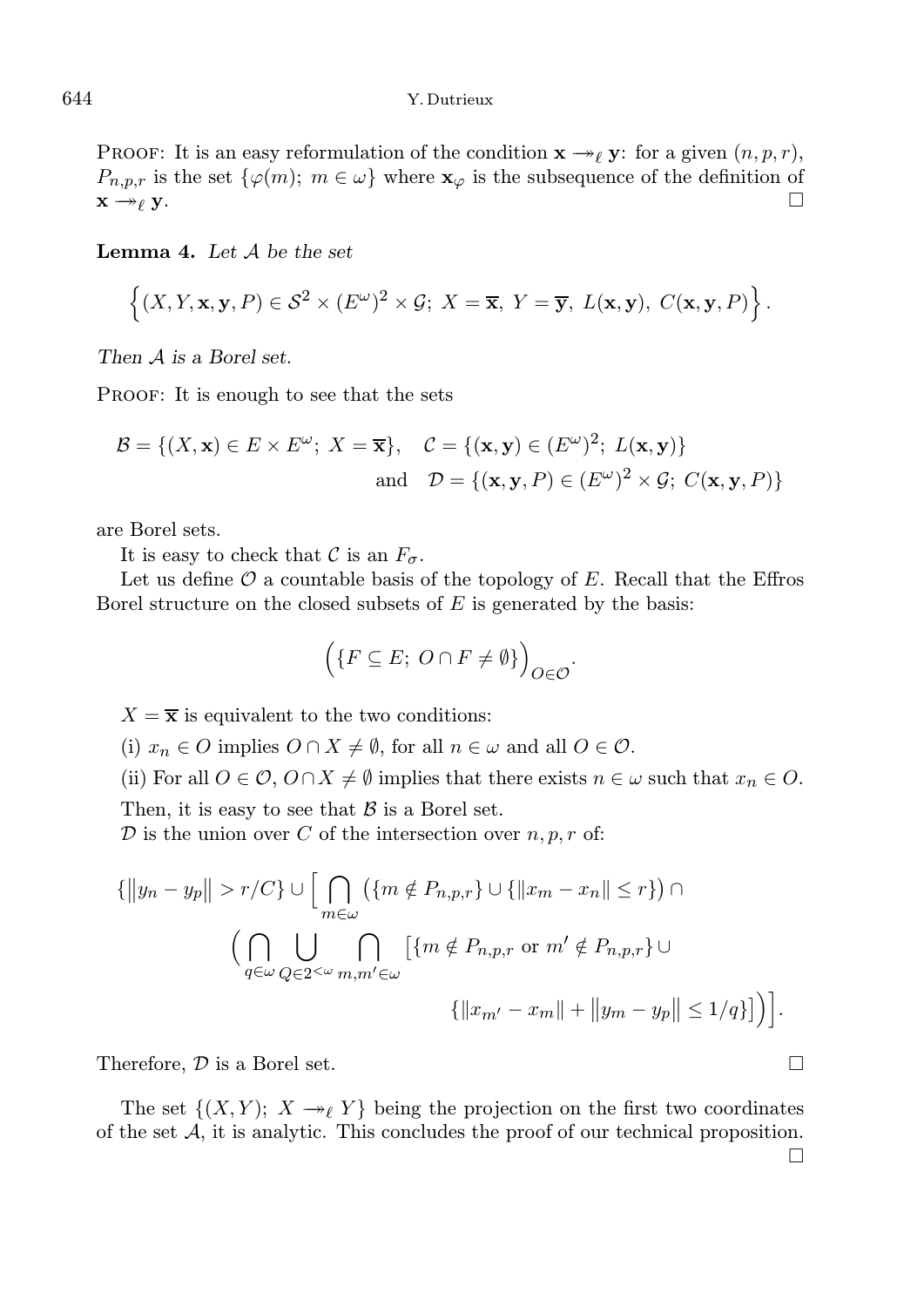Before investigating the consequences of Proposition 1, let us add some more details on the Lipschitz-homeomorphisms between Banach spaces. In Theorem 2.4 of [3], Benoît Bossard proved that the linear isomorphism relation is analytic and non Borel. It is therefore natural to ask whether the Lipschitz-homeomorphism relation is also non Borel.

**Notation.** Let  $X$  and  $Y$  be two subspaces of  $E$ . When  $X$  and  $Y$  are Lipschitzhomeomorphic, we write  $X \sim_{\ell} Y$ .

**Proposition 5.** The relation  $\sim_{\ell}$  is analytic and non Borel.

PROOF: The proof of the analyticity of  $\sim_{\ell}$  is similar to (and technically simpler than) the proof of the analyticity of  $\rightarrow_{\ell}$ . It will thus be omitted.

Let us show that  $\sim_{\ell}$  is non Borel. Let us introduce  $\mathcal{C} = \omega^{\lt \omega}$  and the group  $G = 2^{\mathcal{C}}$ . G is isomorphic to the Cantor group. Let p be a real number greater than 1 and different from 2. It suffices for our purpose to show that the set  $\mathcal{L} = \{X \in \mathcal{S}; X \sim_{\ell} L_p(G)\}\$ is non Borel.

The dual of G is the group  $\widehat{G}$  of all finite subsets of C where we identify b, a finite subset of C, and its Walsh function  $w_b$ . For any tree T on  $\omega$ , let us define the set  $FB(T)$  of all finite branches of T. The space  $L_p^T$  is the closed (for the  $L_p$ norm) linear span of the set  $\{w_b; b \in FB(T)\}$ . Theorem 4.34 in [7] shows that all the spaces  $L_p^T$  are complemented subspaces of  $L_p(G)$ . According to Theorem 4.35 in [7],  $L_p(G)$  does not embed in  $L_p^T$  if T is well-founded (that we write  $T \in WF$ ). Conversely, if T has an infinite branch, then obviously  $L_p(G)$  is isomorphic to a complemented subspace of  $L_p^T$ . Pelczyński's decomposition method then implies that  $L_p(G)$  is isomorphic to  $L_p^T$  if and only if  $T \notin WF$ . Now we need the following fact:

**Fact 4.** The map  $\theta$  defined on the set T of all trees on  $\omega$  by  $\theta(T) = L_p^T$  is Borel.

Let O be an open set of E. It is enough to show that the set  $\Omega = \{T \in$  $T; \theta(T) \cap O \neq \emptyset$  is Borel. Since  $\theta(T) = \overline{\text{span}}\{w_b; b \in FB(T)\}\text{, we have, defining }$  $\Lambda = \{(\lambda_b) \in \mathbb{Q}^{FB(\mathcal{C})}; \ \sum_b \lambda_b w_b \in O\}$ :

$$
\Omega = \bigcup_{(\lambda_b) \in \Lambda} \bigcap_{\{b; \ \lambda_b \neq 0\}} \{T; \ b \subseteq T\}.
$$

It is now clear that  $\Omega$  is a Borel set, which ends the proof of Fact 4.

According to Corollary 2.9 in [6],  $\mathcal{L} = \{X \in S; X \text{ isomorphic to } L_p(G)\}.$  Thus,  $\mathcal{L} = \theta(T \backslash WF)$  is non Borel. Indeed, if it was Borel then, since  $T \backslash WF = \theta^{-1}(\mathcal{L})$ and  $\theta$  is Borel,  $\mathcal{T} \backslash WF$  would be Borel which is absurd.

It would come as a very big surprise for us if the relation of Lipschitz-quotient is actually Borel.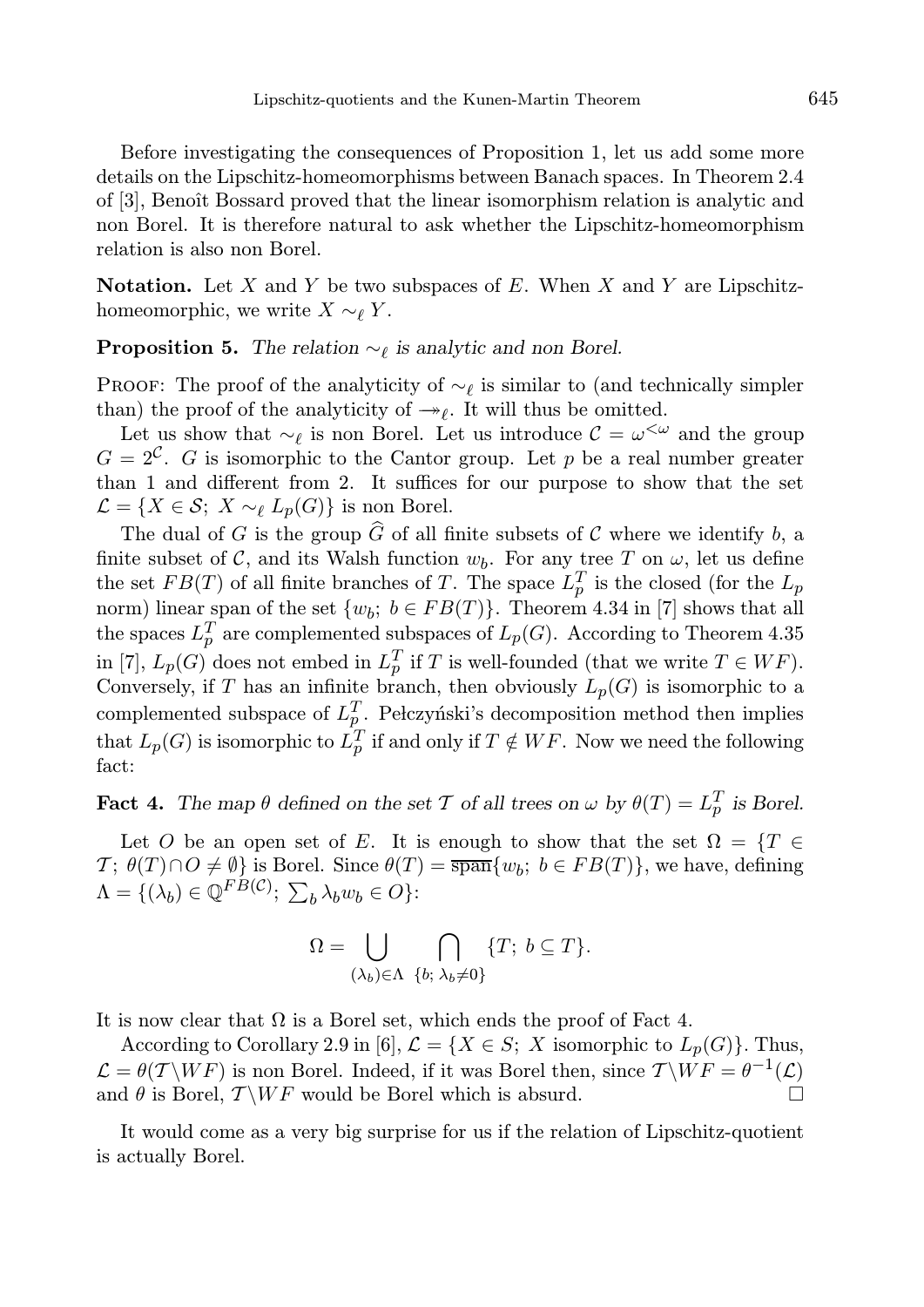## 2. Control on the Szlenk index of a Lipschitz quotient

Our main result is a consequence of Proposition 1:

**Theorem 6.** There exists a universal function  $\psi_1 : \omega_1 \to \omega_1$  such that, if X is a Banach space with countable Szlenk index and  $Y$  a Lipschitz-quotient of  $X$ , then  $Sz(Y) \leq \psi_1(Sz(X)).$ 

Proof: Let us recall that, for separable Banach spaces, having a countable Szlenk index is equivalent to having a separable dual (see Proposition 4.12 of [3] for example). Thus, we will show that the general case boils down to the separable case and then use Theorem 3.18 of [2] concerning Asplund spaces.

According to Corollary 3.17 in  $[2]$ , if  $f$  is a Lipschitz-quotient from a Banach space X onto another Banach space Y, then for any separable subspaces  $X_0$  and  $Y_0$  in X and Y respectively, there exist  $X_1$  and  $Y_1$ , separable subspaces of X and Y respectively such that  $X_0 \subseteq X_1, Y_0 \subseteq Y_1$  and the restriction of f to  $X_1$ is a Lipschitz quotient mapping from  $X_1$  onto  $Y_1$ . Moreover, the Szlenk index of a Banach space, when countable, is the supremum of the Szlenk indices of its separable subspaces (Proposition 3.1 in [4]). Thus, it is enough to deal with separable Banach spaces in our proof. Since the Szlenk index is invariant under linear isomorphism and since  $E$  is universal for separable Banach spaces, we can restrict our study to subspaces of E. It is shown in Lemma 3.5 and Theorem 4.13 of  $|3|$  that the set of all separable Asplund subspaces of E is a co-analytic set and that the Szlenk index is a  $\Pi^1_1$ -rank on it (see page 140 of [5] for a definition of  $\Pi^1_1$ rank). For any ordinal  $\xi$ , let us call  $S_{\xi}$  the set of all subspaces of E whose Szlenk index is less than or equal to  $\xi$  and  $P_{\xi}$  the set of all subspaces of E Lipschitz homeomorphic to some element of  $S_{\xi}$ . With this notation,  $S_{\omega_1}$  is the co-analytic set of all Asplund subspaces of E. Let  $\xi$  be a countable ordinal. The set  $S_{\xi}$  is Borel. According to Proposition 1, the set  $H = \{(X, Y); X \in S_{\xi} \text{ and } X \to_{\ell} Y\}$ is analytic. Since  $P_{\xi}$  is the projection of H on the second coordinate, it is also analytic. Theorem 3.18 in [2] shows that  $P_{\xi}$  is included in  $S_{\omega_1}$ . Kunen-Martin's theorem (see Theorem 7 p. 148 in [5] for instance) then proves that  $P_{\xi}$  is included in  $S_{\zeta}$  for some countable ordinal  $\zeta$ . We can define  $\psi_1$  by  $\psi_1(\xi) = \zeta$ .

In the special case of Lipschitz-homeomorphisms, we obtain the following result:

**Corollary 7.** There exists a universal function  $\psi_2 : \omega_1 \to \omega_1$  such that, if X is a Banach space with a countable Szlenk index and Y is a Banach space which is Lipschitz-homeomorphic to X, then  $Sz(Y) \leq \psi_2(Sz(X))$ .

Theorem 5.5 in [1] proves that, if X and Y are uniformly homeomorphic, then  $Sz(X) \leq \omega$  if and only if  $Sz(Y) \leq \omega$ . Thus, if we consider the minimal choices for  $\psi_1$  and  $\psi_2$ , we have  $\psi_2(\omega) = \omega$ . It is not clear to us whether  $\psi_2(\omega^2)$  equals  $\omega^2$ . We do not know either the value of  $\psi_1(\omega)$ . More generally, it could be possible that, in fact,  $\psi_1$  and  $\psi_2$  are simply the identity.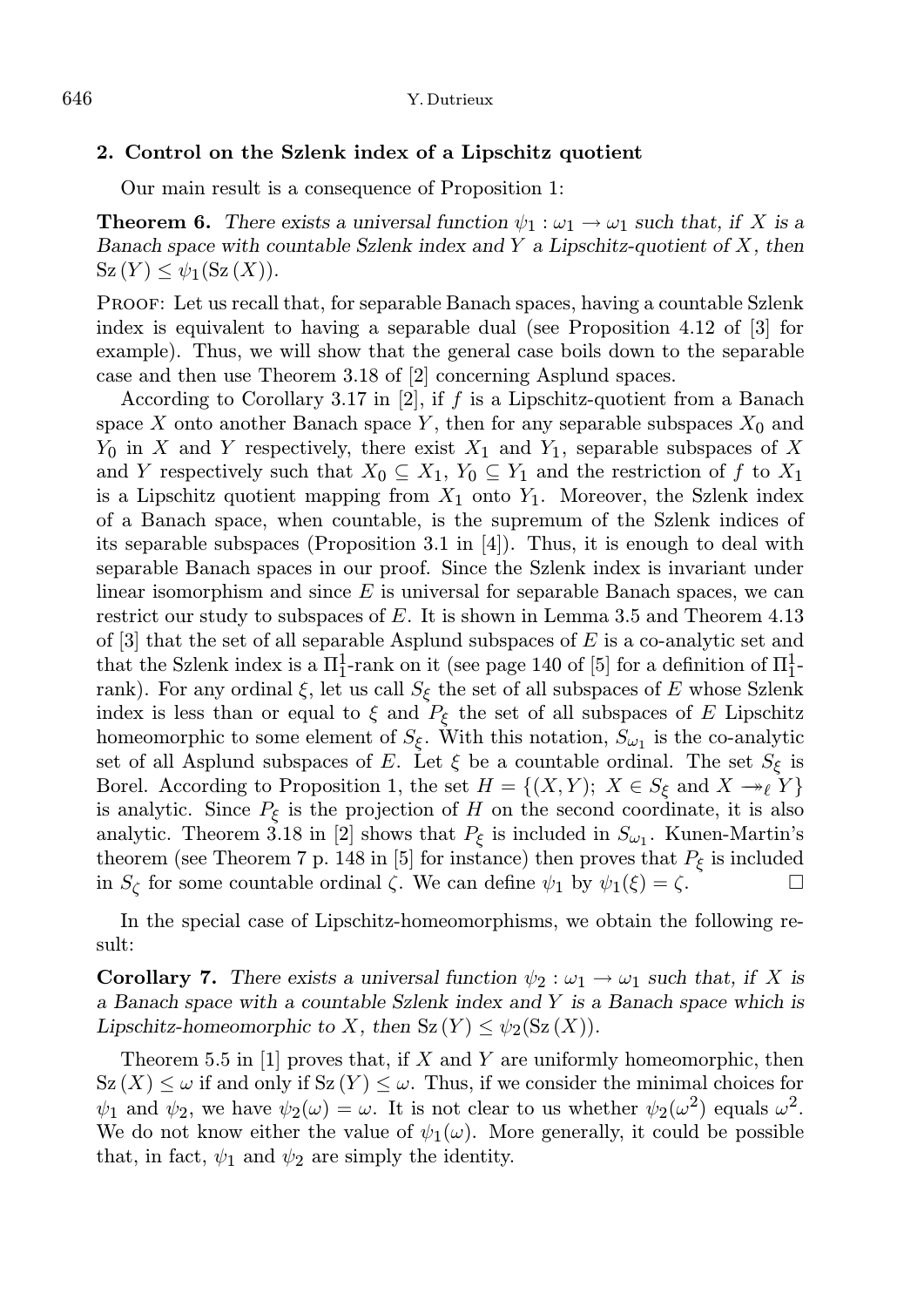As a corollary of Theorem 6, we get the following theorem about the Cantor index of scattered compact sets:

**Corollary 8.** There exists a universal function  $\lambda : \omega_1 \to \omega_1$  such that, if K is a scattered compact with a countable derivative empty and if  $C(L)$  is a Lipschitzquotient of  $C(K)$ , then the Cantor index  $i(L)$  of L is less than or equal to  $\lambda(i(K)).$ 

Proof: This corollary is a straightforward consequence of Theorem 6 and of Theorem 5.1 in [4].  $\Box$ 

Example 4.9 from [11] shows that there exist two non metrizable scattered compact sets K and L with a countable derivative empty such that  $C(K)$  and  $C(L)$  are Lipschitz-isomorphic but not isomorphic. Thus Corollaries 7 and 8 deal with a situation which is known not to be linear. In the linear case, the Bessaga-Pełczyński result (see Theorem 3 in [13]) gives a necessary and sufficient condition for two countable compact sets K and L to be such that  $C(K)$  is isomorphic to  $C(L)$  (namely, that  $i(K) < i(L) \cdot \omega$  and conversely). Thus, in the context of countable compact sets, it would be natural to compare  $\lambda$  and the function  $\xi \mapsto \xi \cdot \omega$ .

#### **REFERENCES**

- [1] Godefroy N.J., Kalton G., Lancien G., Szlenk indices and uniform homeomorphisms, Trans. Amer. Math. Soc. (2000), to appear.
- [2] Bates W., Johnson J., Lindenstrauss D., Preiss G., Schechtman S., Affine approximation of Lipschitz functions and nonlinear quotients, Geom. Funct. Anal. 6 (1999), 1092–1127.
- [3] Bossard B., Théorie descriptive des ensembles en géométrie des espaces de Banach, Thèse de doctorat de l'Université Paris VI, (in French), 1994.
- [4] Lancien G., On the Szlenk index and the weak\*-dentability index, Quart. J. Math. Oxford (2) 47 (1996), 59–71.
- [5] Kechris A., Louveau A., Descriptive set theory and the structure of sets of uniqueness, London Math. Soc. Lecture Note Series 128 (1987).
- [6] Heinrich P., Mankiewicz S., Applications of ultrapowers to the uniform and Lipschitz classification of Banach spaces, Studia Math. 73 (1982), 225–251.
- [7] Bourgain J., New classes of  $\mathcal{L}^p$ -spaces, Lecture Notes in Mathematics 889, Springer Verlag, 1981.
- [8] Christensen J., Topology and Borel structure; descriptive topology and set theory with applications to functional analysis and measure theory, North-Holland Math. Stud. 10 (1974).
- [9] Bossard B., Codages des espaces de Banach séparables; familles analytiques et coanalytiques d'espaces de Banach, C.R. Acad. Sci. Paris, Série I,  $316$  (1993), 1005–1010.
- [10] Benyamini J., Lindenstrauss Y., Geometric nonlinear functional analysis vol. I, AMS Colloquium Publications 48 (2000).
- [11] Godefroy N., Kalton G., Lancien G., Subspaces of  $c_0(\mathbb{N})$  and Lipschitz isomorphisms, Geom. Funct. Anal. (2000), to appear.